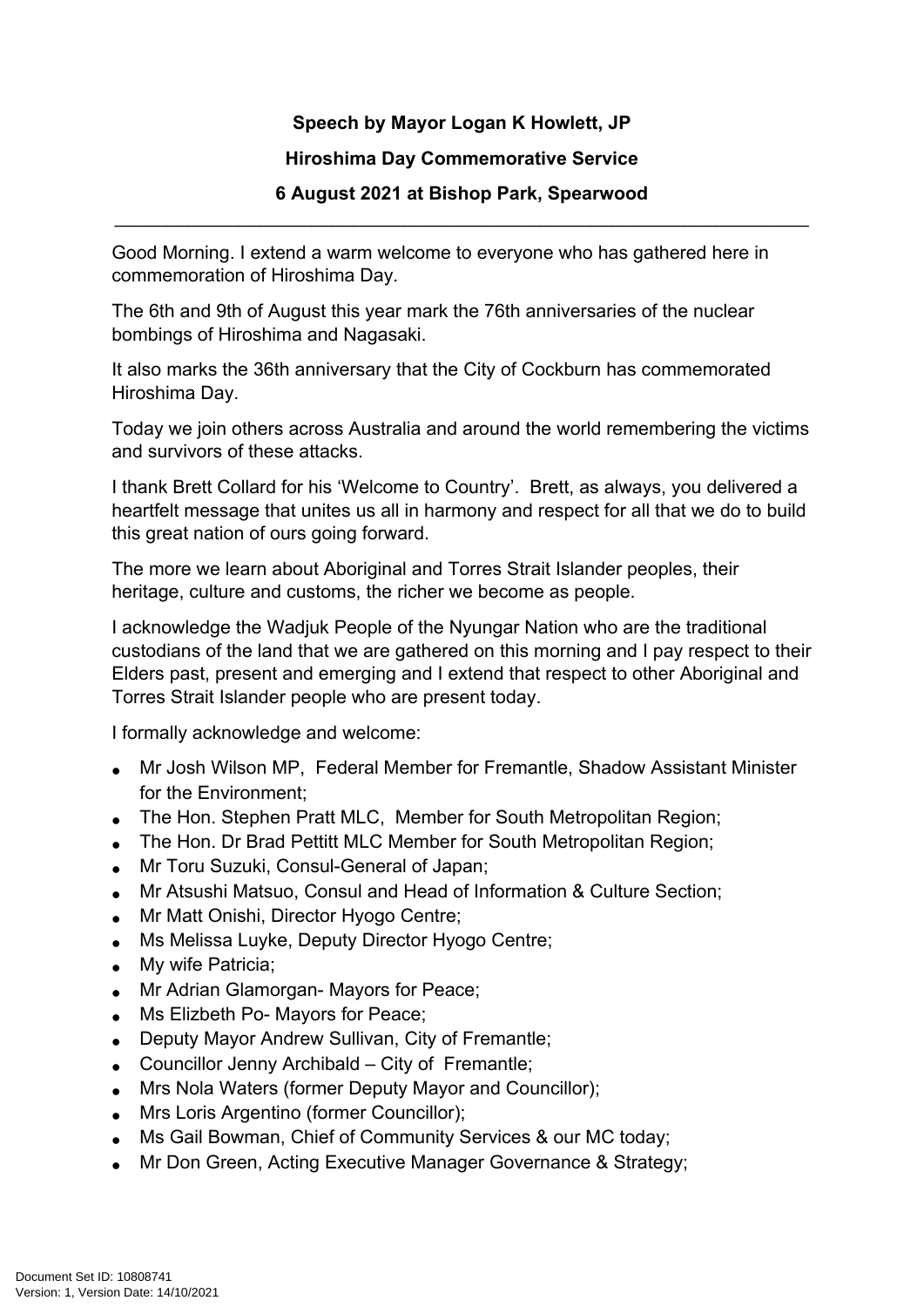- Mr Daniel Arndt, Chief of Built & Natural Environment;
- Mr Anton Lees, Chief of Operations;
- Ms Sam Seymour-Eyles, Acting Executive Corporate Affairs;
- City of Cockburn Staff with particular reference to Sandy Edgar who has coordinated today's Commemorative Service;
- Mr Brett Collard, Nyungar Elder;
- Principals, Teachers, Parents and Students from across the Fremantle Education District;
- Members of the City's Parks & Gardens Staff who have selected the trees and prepared the planting locations; and
- Members of the community with us today;

Today is the 36th occasion that the City has been involved in commemorating Hiroshima Day.

Peace Park located on Spearwood Avenue, Spearwood was the first location used to commemorate Hiroshima Day.

Former councillor and the first woman deputy mayor on the Cockburn Council in Nola Waters was involved in making that inaugural decision in July 1986 and is with us today.

For those of you that are familiar with Peace Park it is fully planted with trees in 1990.

Since then parks across the City have been used for the ceremony.

Importantly, Peace Park forms part of what is referred to as 'Friendship Way' reflecting the City's indigenous heritage and culture, its involvement in international relationships through sister city arrangements, a memorial to those who made the ultimate sacrifice for their country and Peace Park itself.

The hundreds of trees planted across our community in those 35 years by representatives of the Japanese Consulate in Perth, members of our Council and students from across our district continue to flourish.

They symbolise the strength of our friendship with Japan and its people and reflect the nature of our growing relationship as we reach out in terms of trade, education, tourism and cultural exchange.

There is a healthy and developing exchange of students from a number of our schools in the district and those in Japan that nurtures international relations and provides the opportunity to experience firsthand all that each country has to offer.

Today's commemorative service provides us all with the opportunity to learn from each other - to share in a moment of reflection, of times past, of a people and its nation impacted by nuclear warfare – a world impacted by the aftermath – of generations of young people asking why – of trees being planted by children as a mark of respect and remembrance – and just as those trees grow tall and reach for